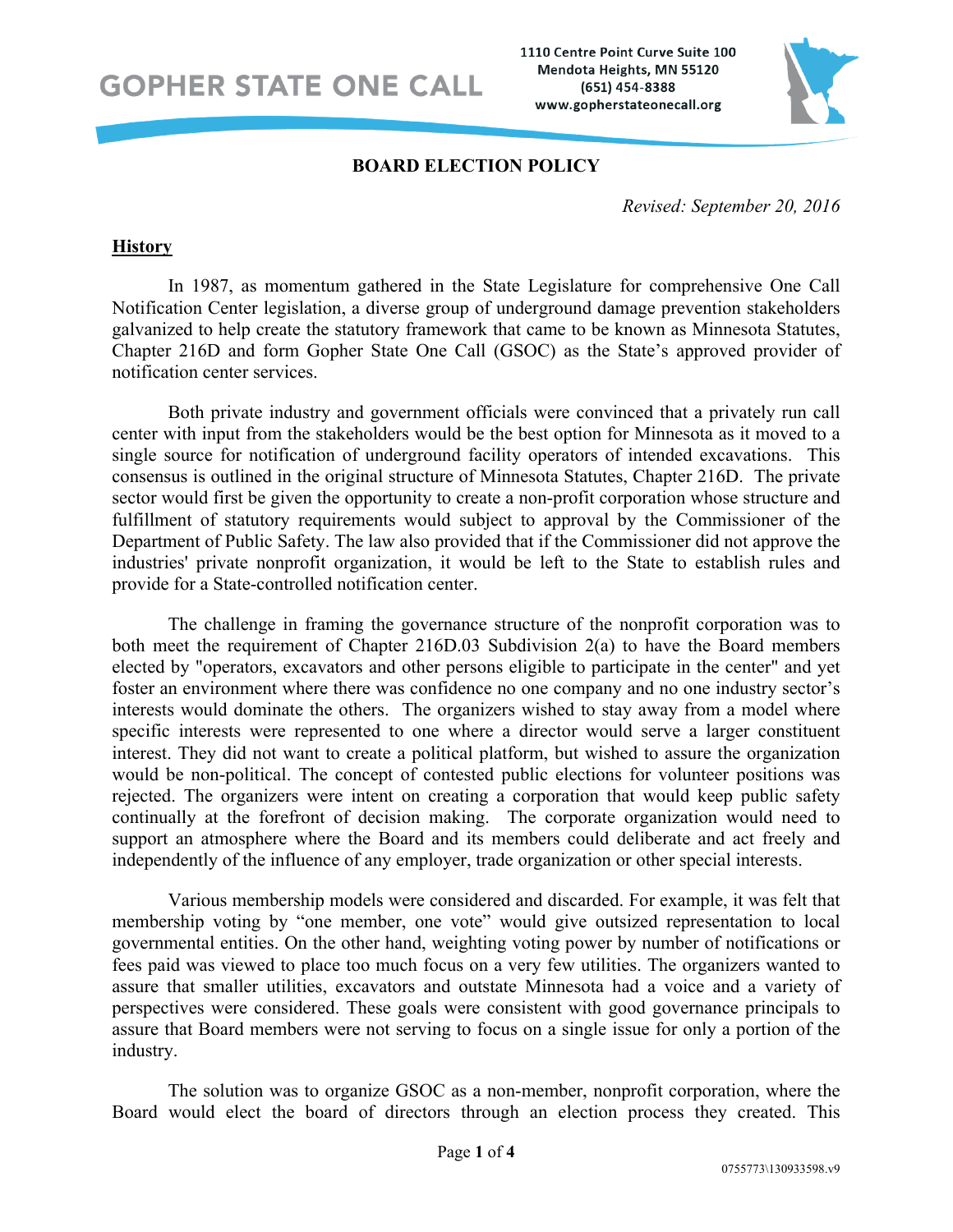governance structure is typical of many other successful nonprofits and has become a popular choice for nonprofit corporations over the last 25 years. In fact, the national Common Ground Alliance (CGA) has moved towards this form of organization. In this organizational structure, a Board member may represent the interests of all stakeholders in carrying out GSOC's damage prevention mission and is not beholden to an employer or any other organization for his or her Board presence. The Board and its members are able to make decisions in the best interest of GSOC, underground safety and the people of the State of Minnesota in general, without concern for retaliation or discrimination if a particular decision happens to be unpopular with a segment of the industry or an employer.

This organizational framework was specifically approved by Minnesota Department of Public Safety Commissioner Tschida, who reviewed and approved the corporate structure and GSOC, as provided under Chapter 216D, to be the non-profit corporation responsible to implement the one call notification center services in Minnesota. Once GSOC was established and approved by the Commissioner, GSOC became empowered as the notification center under MSA Chapter 216D. This recognition remains in full force and effect today.

## **Preamble**

GSOC has engaged in continual efforts to insure the Board maintains a wide spectrum of subject matter expertise. The Board also works to assure it also contains perspective from both the metropolitan and outstate areas of Minnesota in order to serve all of the State. Areas of subject matter expertise and variety of perspectives have changed over the years as the nature and ownership of underground infrastructure has evolved. For example, in 1987 when GSOC was formed, telephone companies were a major factor in the industry and underground cable telecommunications were scarcely a factor. Today, the two openly compete in the marketplace for customers. The Board reviews Board composition at least every two years to ensure the Board maintains the benefits of a sound variety of subject matter expertise and experience.

Due to the desire to maintain independence from outside control and special interest influences, the Board maintains robust confidentiality and conflict of interest policies that it expects all of its Board members to adhere to, including government employees. These Board policies are available for review by prospective Board member candidates upon request.

The Board holds elections annually. GSOC seeks Board members with strong subject matter expertise and direct industry experience in issues affecting safety for specific segments of the underground infrastructure or excavation industries, a keen interest in safety and in underground damage prevention in particular, a collaborative and cooperative spirit, a willingness to serve independently from the interests of any employer, trade organization or other group and serve on behalf of all stakeholders, and a desire to help make Minnesota the preeminent notification center in the Country. Persons demonstrating these qualities with an interest in serving and willingness to abide by GSOC Board policies are encouraged to apply to the Board for consideration.

#### **Statement of Intent**

Gopher State One Call desires a strong and robust, independent Board of Directors with broad subject matter expertise from a variety of Minnesota damage prevention stakeholders. The Board also desires to separate the process of electing members of the Board from paid GSOC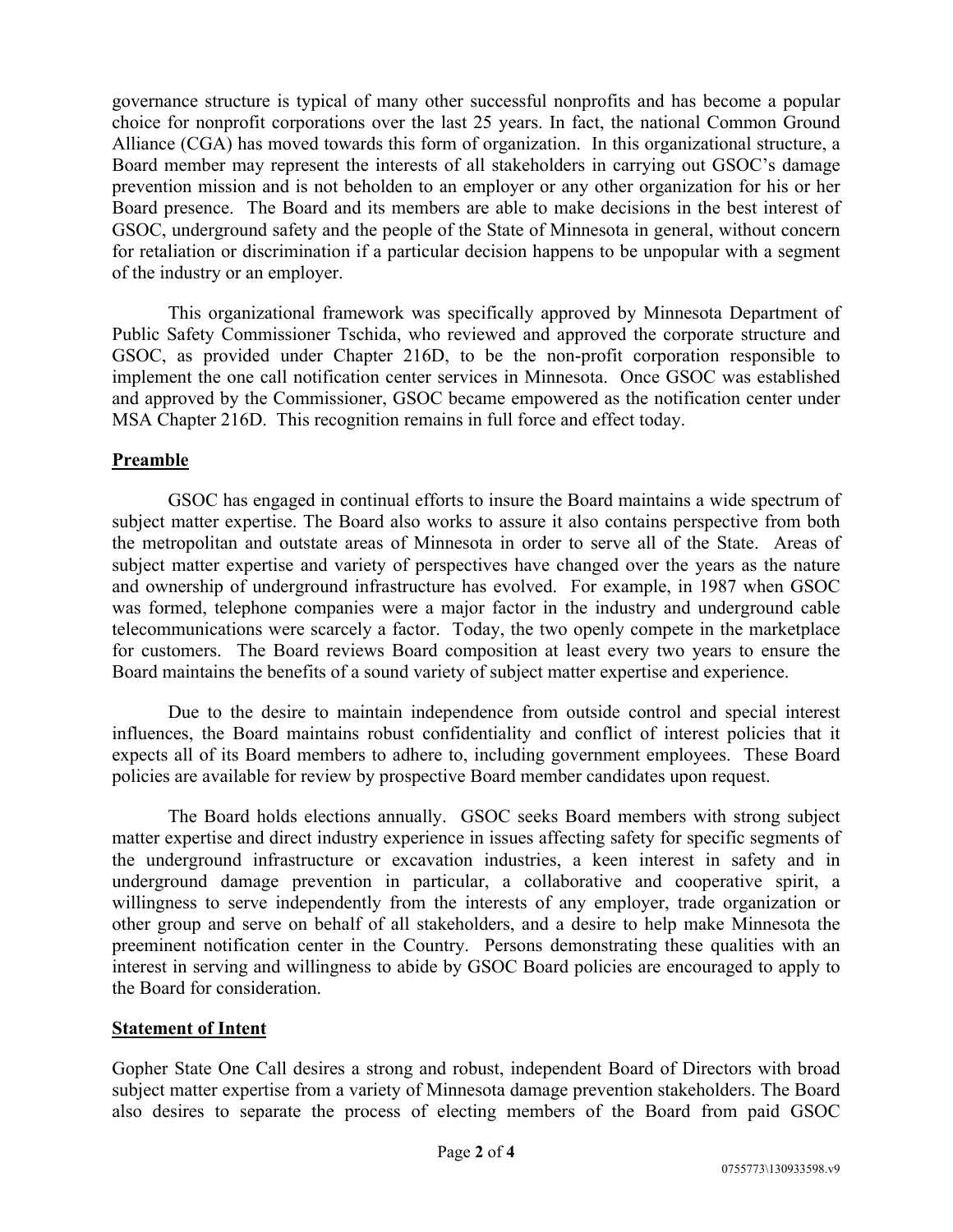employees and personnel to promote a strong governance foundation for GSOC. GSOC values a Board which will operate independently of outside influences and make decisions which will be in the best interests of the public as a whole. This Policy is designed to establish guidelines for electing members of the Board to promote clarity and consistency in the election process and to highlight the importance of GSOC's confidentiality and conflict of interest policies in maintaining a sound, independent Board.

# **General Policy**

GSOC shall use the following guidelines to select the members of the Board:

- 1. Directors shall be elected annually at the January meeting of the Board.
- 2. Because the GSOC is a "non-member" organization, the Board is responsible for the election of its directors.
- 3. The Director of the Minnesota Office of Pipeline Safety (the Minnesota State Fire Marshall) shall be the only member of the Board who has a statutory position on the Board. No other company or association shall own or be entitled to a position on the Board.
- 4. The Board shall establish and supervise the process for electing members of the Board. The Chair shall be responsible for initiating and conducting the process with the assistance of counsel to the Board and such Board members as the Chair shall designate. The Board shall identify industry segments from time to time which the Board desires to draw subject matter expertise and perspective from (for example, municipal owned utilities or major gas distribution) and the Chair will seek to assure there is Board membership from those segments. The Board shall periodically review these industry segments, at least every two (2) years, to assure they provide a sound cross section of the underground damage prevention industry.
- 5. The Board shall seek input from various sources in the industry segment for potential candidates to consider including companies, trade associates and individuals with experience in the industry. The Board is encouraged to and may also seek input from governmental associations or units of government with respect to Board membership from governmental entities (such as municipal owned utilities or transportation department).
- 6. The Chair, with assistance from counsel to the Board and other Board members designated by the Chair, shall obtain relevant information and documentation concerning the qualifications and suitability of a potential candidate, including without limitation, the person's subject matter expertise, interest in damage prevention and public safety and ability to maintain the best interests of GSOC and public safety throughout the State of Minnesota at the forefront of decision making and to avoid conflicts of interest. In the event of a vacancy and the foregoing criteria for the candidate are sufficiently demonstrated to the Board Chair, the Chair shall present the candidate to the Board for consideration. In the case of a particular controversy, the Chair shall have the final determination on any issues relating to the preliminary screening and presentation process.